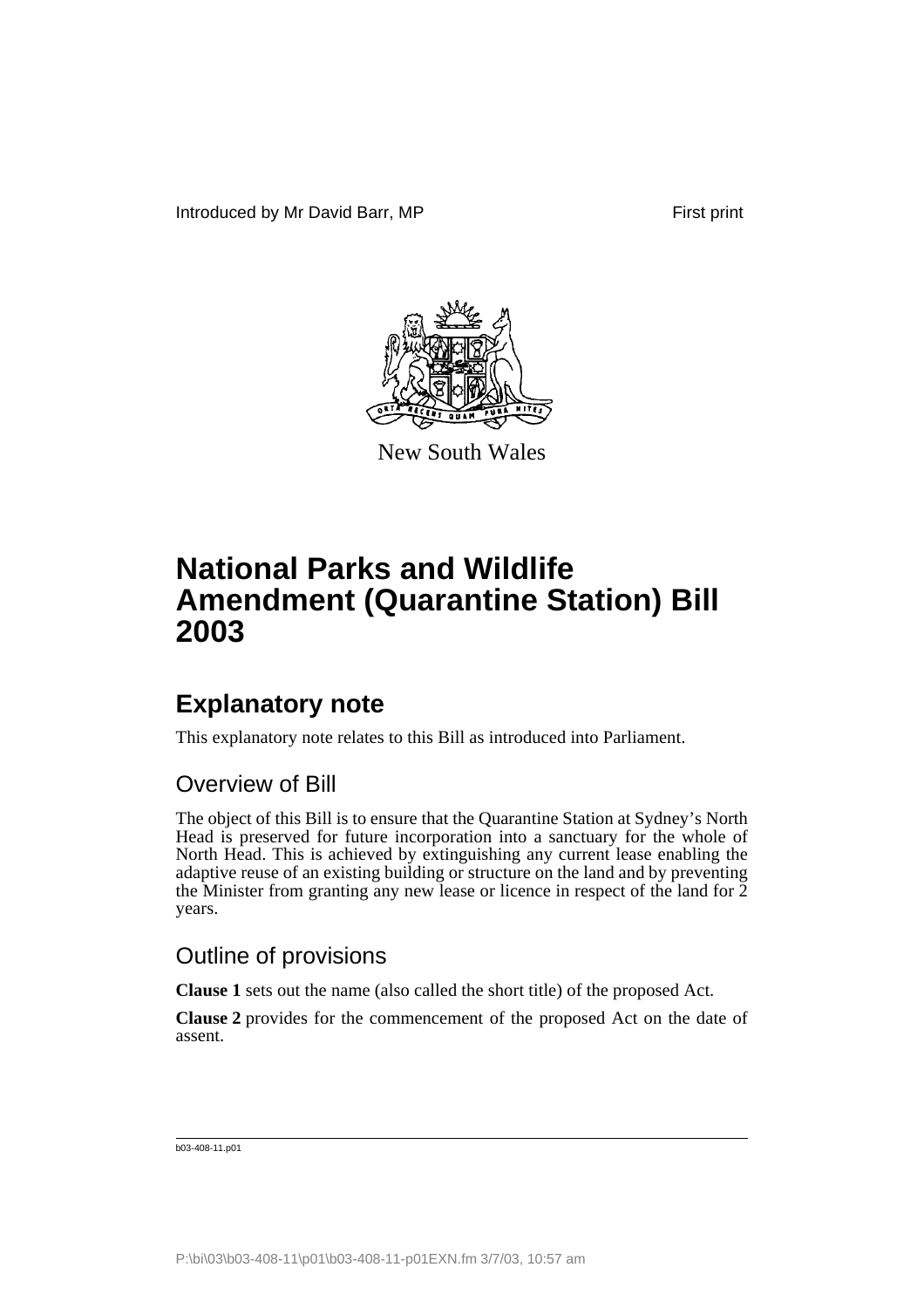National Parks and Wildlife Amendment (Quarantine Station) Bill 2003

Explanatory note

**Clause 3** is a formal provision that gives effect to the amendment to the *National Parks and Wildlife Act 1974* that has the result summarised in the Overview of Bill.

### **Schedule 1 Amendment**

**Schedule 1** makes the amendment summarised in the Overview of Bill.

Explanatory note page 2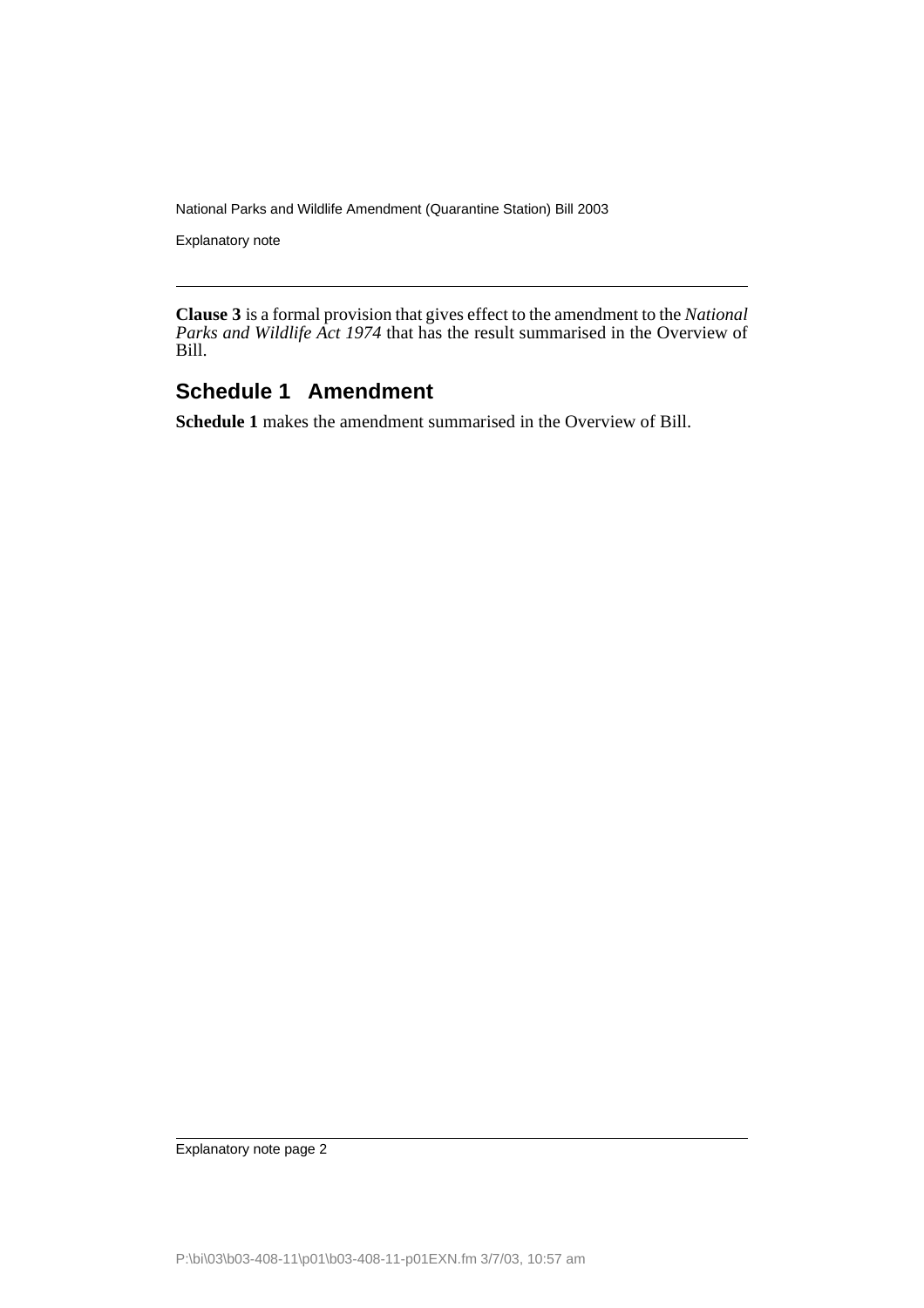Introduced by Mr David Barr, MP First print



New South Wales

# **National Parks and Wildlife Amendment (Quarantine Station) Bill 2003**

## **Contents**

|                                                         | Page                      |
|---------------------------------------------------------|---------------------------|
| Name of Act                                             |                           |
| Commencement                                            | 2                         |
| Amendment of National Parks and Wildlife Act 1974 No 80 | $\mathcal{P}$             |
|                                                         | 3                         |
|                                                         | 2<br>Schedule 1 Amendment |

b03-408-11.p01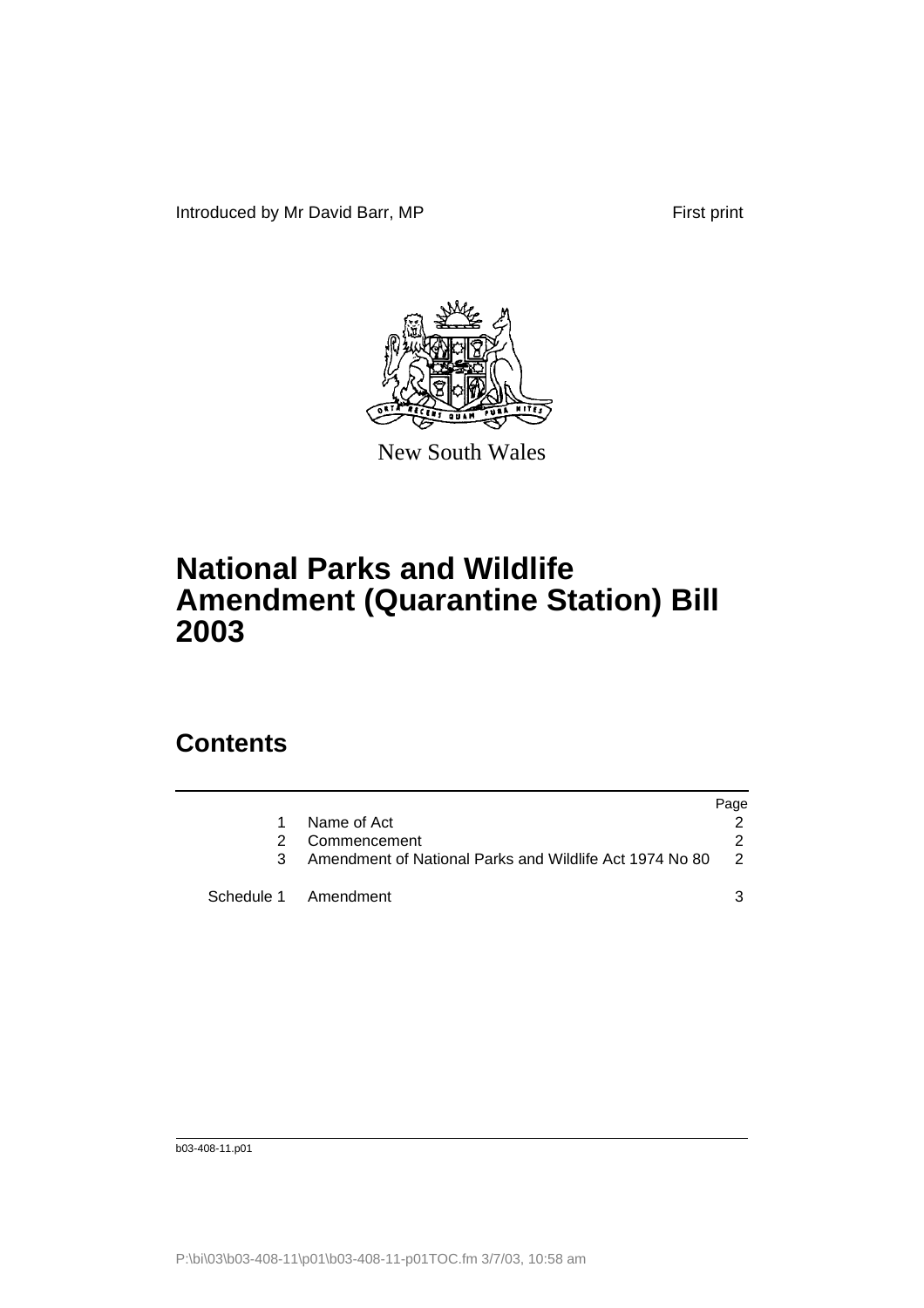#### National Parks and Wildlife Amendment (Quarantine Station) Bill 2003

**Contents** 

Page

Contents page 2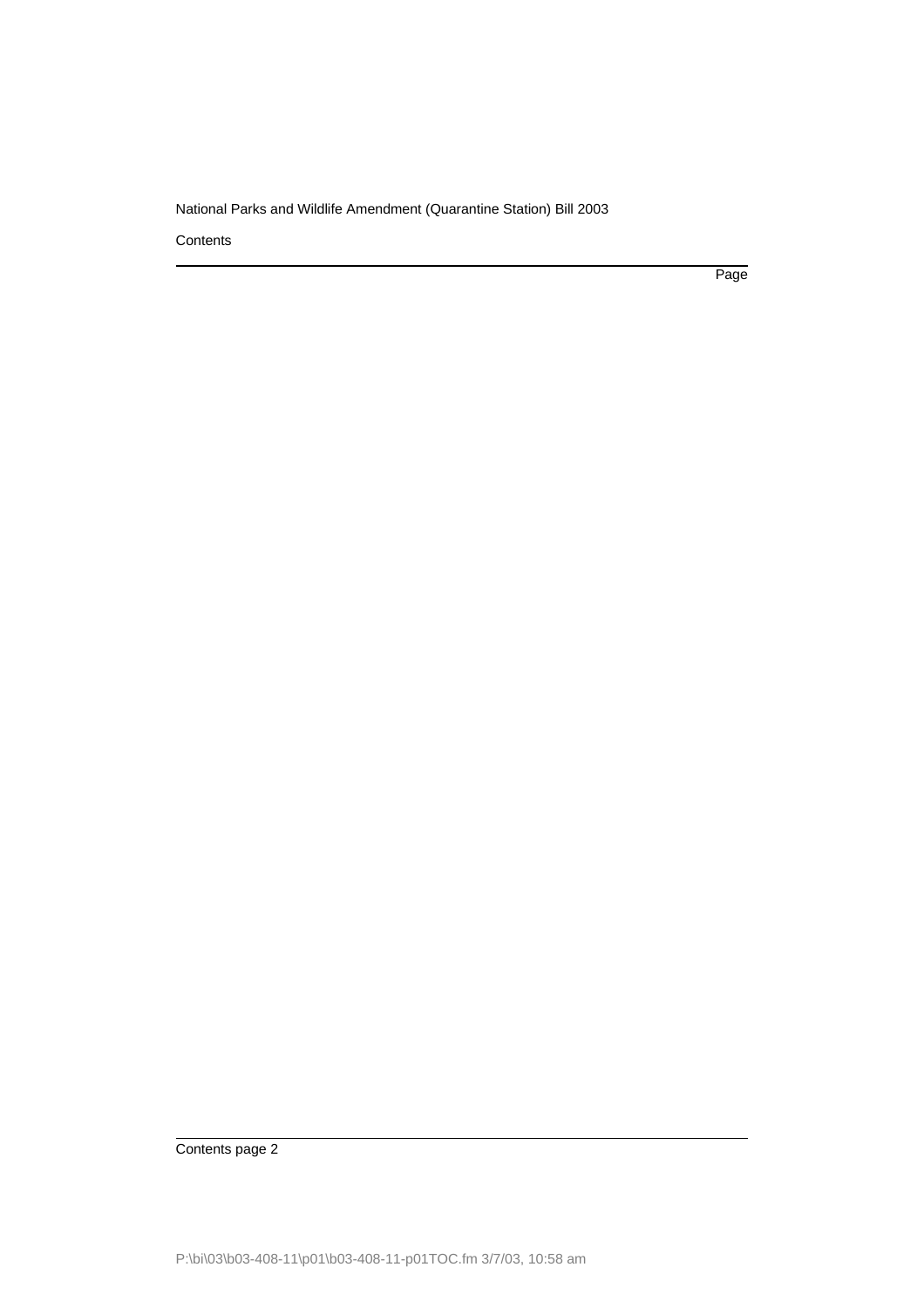

New South Wales

# **National Parks and Wildlife Amendment (Quarantine Station) Bill 2003**

No , 2003

#### **A Bill for**

An Act to amend the *National Parks and Wildlife Act 1974* in relation to the Quarantine Station at Sydney's North Head.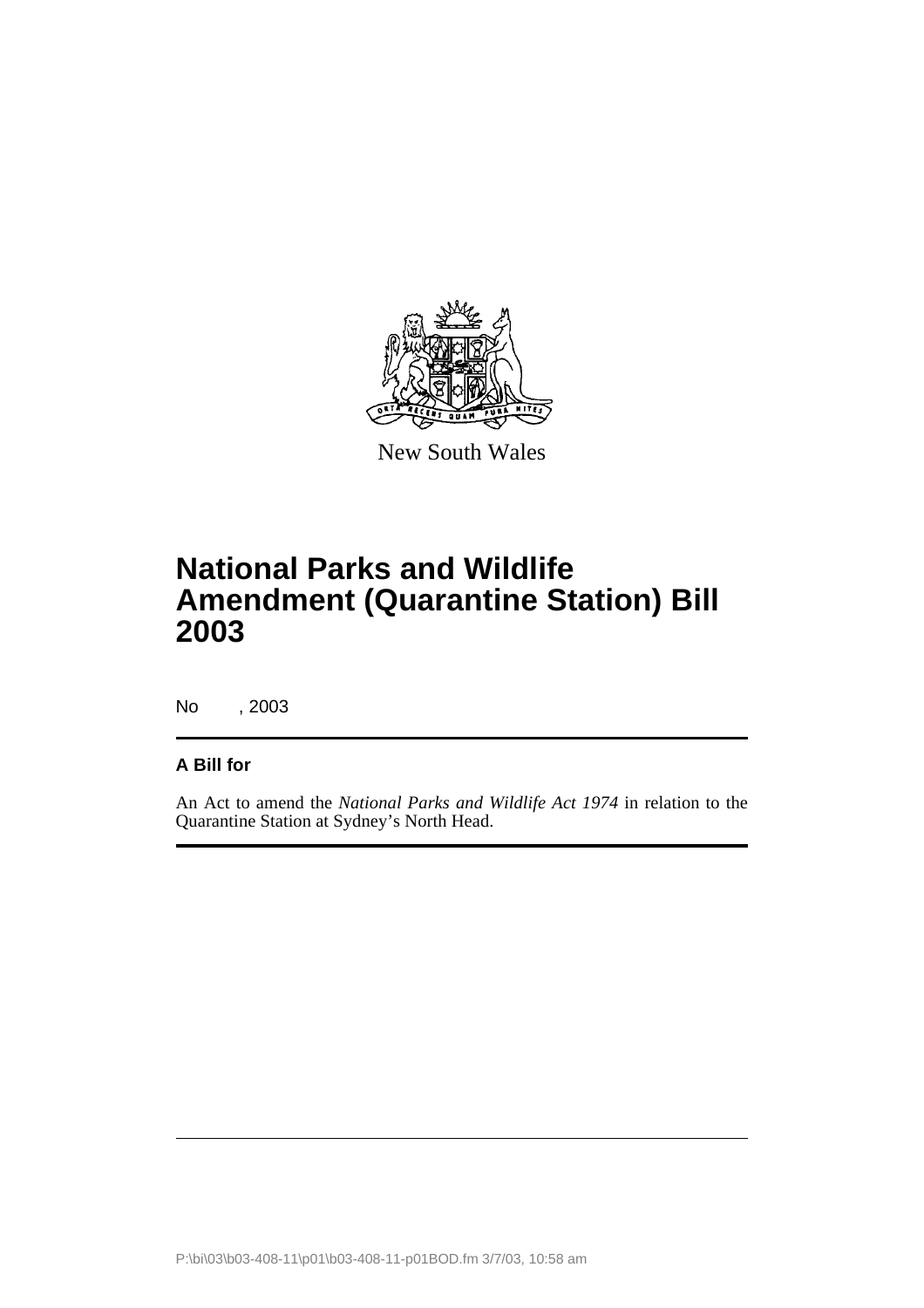<span id="page-5-2"></span><span id="page-5-1"></span><span id="page-5-0"></span>

|   | The Legislature of New South Wales enacts:                                              | 1                   |
|---|-----------------------------------------------------------------------------------------|---------------------|
| 1 | Name of Act                                                                             | 2                   |
|   | This Act is the National Parks and Wildlife Amendment<br>(Quarantine Station) Act 2003. | 3<br>$\overline{a}$ |
|   | <b>Commencement</b>                                                                     | 5                   |
|   | This Act commences on the date of assent.                                               | 6                   |
| 3 | Amendment of National Parks and Wildlife Act 1974 No 80                                 | $\overline{7}$      |
|   | The National Parks and Wildlife Act 1974 is amended as set out in<br>Schedule 1.        | 8<br>9              |